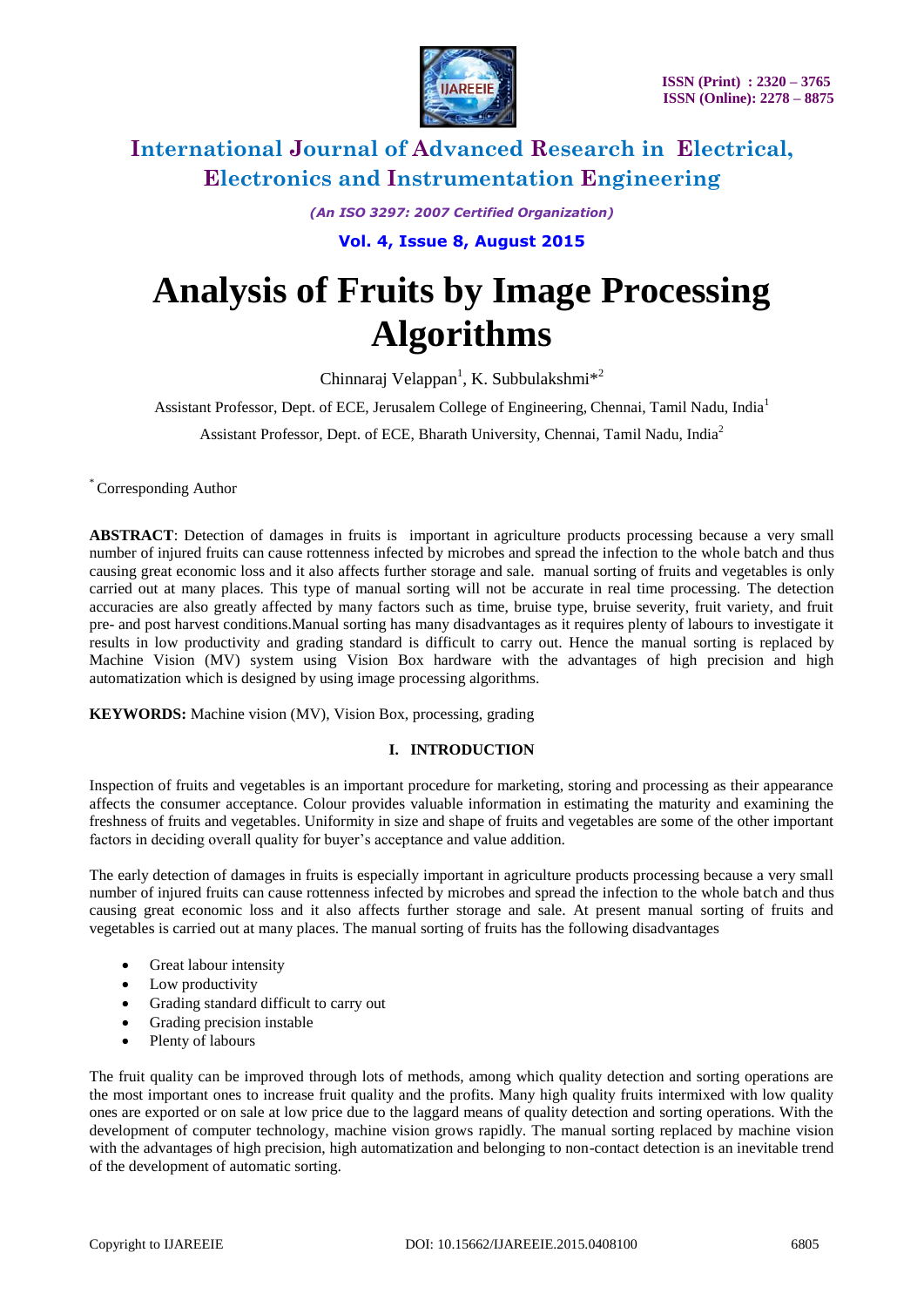

*(An ISO 3297: 2007 Certified Organization)*

# **Vol. 4, Issue 8, August 2015**

#### 1.1 MACHINE VISION SYSTEM

Machine vision (MV) is the application of computer vision to industry and manufacturing [1]. Machine vision, being an engineering discipline, is interested in digital input/output devices and computer networks to control other manufacturing equipment such as robotic arms and equipment to eject defective products. Machine Vision is a subfield of engineering that is related to computer science, optics and industrial automation. One of the most common applications of Machine Vision is the inspection of manufactured goods such as semiconductor chips, automobiles, food and pharmaceuticals. Machine vision systems use digital cameras, smart cameras and image processing software to perform similar inspections [2].

 Machine vision systems are programmed to perform narrowly defined tasks such as counting objects on a conveyor, reading serial numbers, and searching for surface defects. Manufacturers favour machine vision systems for visual inspections that require high-speed, high-magnification, 24-hour operation, and/or repeatability of measurements [3]. Cameras are not equivalent to human optics and while people can rely on inference systems and assumptions, computing devices must 'see' by examining individual pixels of images, processing them and attempting to develop conclusions with the assistance of knowledge bases and features such as pattern recognition engines. Although some machine vision algorithms have been developed to mimic human visual perception, a number of unique processing methods have been developed to process images and identify relevant image features in an effective and consistent manner [4].

 Machine vision and computer vision systems are capable of processing images consistently, but computerbased image processing systems are typically designed to perform single, repetitive tasks, and despite significant improvements in the field, no machine vision or computer vision system can yet match some capabilities of human vision in terms of image comprehension, tolerance to lighting variations and image degradation, parts' variability etc [5- 6].

### **II. PROPOSED METHODOLOGY**

In the proposed methodology the processing of apples leading to a sorting and grading is done using machine vision system which includes the Vision Box hardware. Now using dsp processor and with image processing algorithms, the apple images can be analysed and the defects can be studied and classified according to the quality [7].

This method uses a machine vision technology the apples are passed in a linear fashion on a conveyer assembly and when the system is triggered the image of an apple is acquired with the aid of a line scan camera. A flash card receives the image data and then with the help of File Transfer Protocol the digital image is stored in the host computer's buffer. The image captured in the computer's buffer is fed to the TMS320C6414 DSP processor, which is a 32 bit floating point VLIW processor and algorithms for determination of size, shape and colour are applied by using appropriate machine vision techniques. These feature extraction methods are implemented using the Code Composer Studio (CCS) software that serves as an Integrated Development Environment (IDE), comprising tools for highly optimized code generation, a C compiler, an assembler and a linker [8].

 Digital Image Processing forms the fundamental methodology adopted in this project. Digital Image Processing is defined as subjecting the numerical representation of an object to a series of image processing routines to obtain the desired results. This field combines the techniques of image processing with the power of DSP to enable the achievement of Real Time Processing, which requires the computation to be kept in pace with the reception of input signals [9]. It is achieved with the help of highly efficient Digital Signal Processors designed specifically to cater the computationally intensive problems.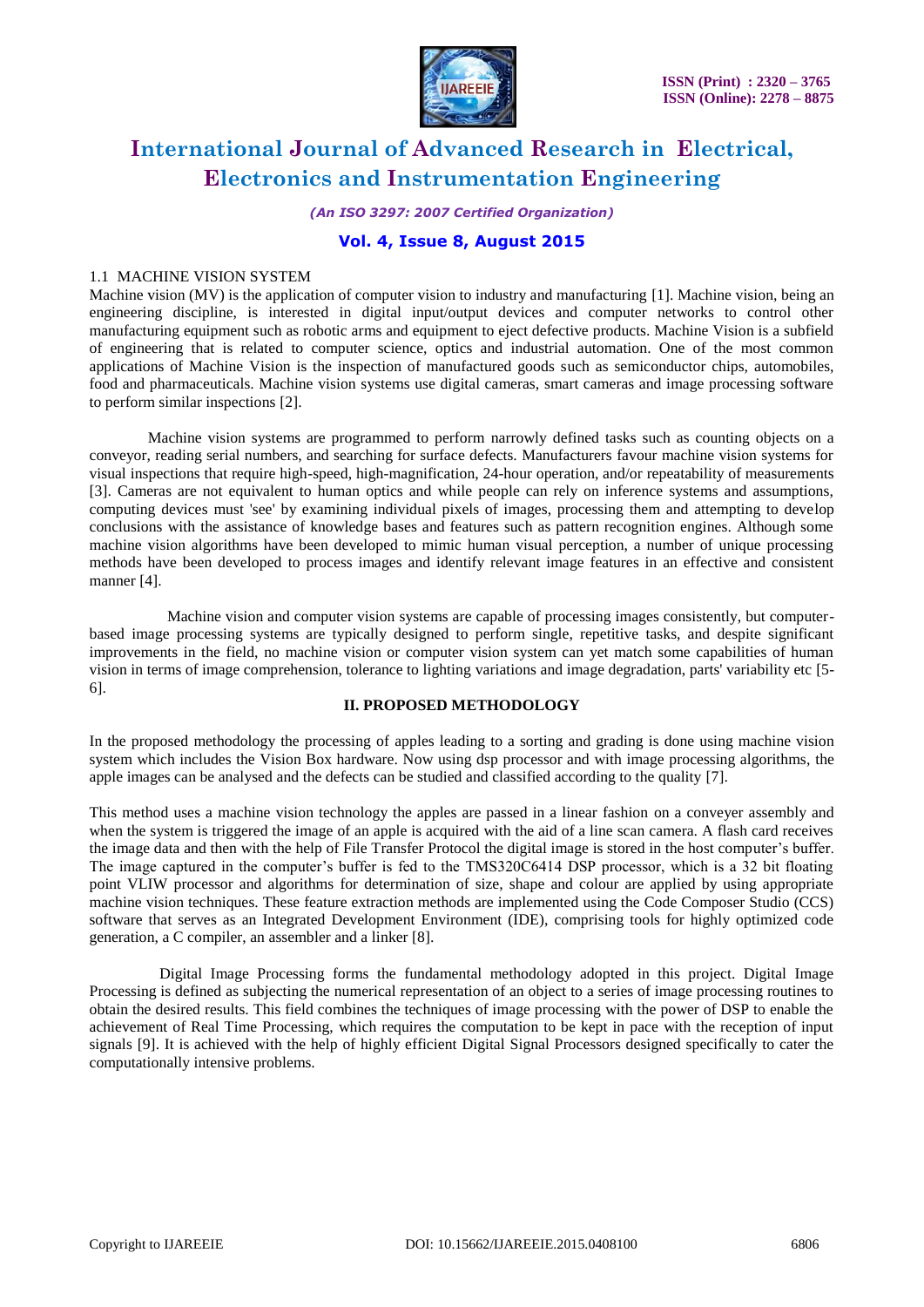

*(An ISO 3297: 2007 Certified Organization)*

# **Vol. 4, Issue 8, August 2015**

#### 2.1 OVERALL BLOCK DIAGRAM



One of the components of the machine vision system for the apple sorting and grading system is the PC platform which acts as the host and a software which is used for inspection [10]. The overall working of this application which would interact with the user and which has been simulated in this project is given below.

- Initially the image of the apple is captured using line scan camera
- $\triangleright$  A frame grabber (National Instruments IMAQ 1428 hardware) card or the flash card receives the digital data from the line scan camera and stores it in a buffer in the PC
- Digital data is transferred from the host computer to the DSP memory for processing through the Host Port Interface (HPI) with the help of PCI
- In the front end VC++ application interacts with the user and it does the function of grabbing the image and transferring the data to the DSP through HPI
- $\triangleright$  For accomplishing the transfer of data between the host computer and the EVM through HPI
- $\triangleright$  Certain host software components are provided along the EVM board. These host support software components consist of an operating system specific low level driver and a user mode Win32 DLL. These components are used to create and execute user mode applications for the EVM board.
- $\triangleright$  C code built with the help of CCS runs at the backend on the Digital Signal Processor to process the digital image and the result is stored in a memory location
- $\triangleright$  The result is accessed at the front end and displayed to the use.

The line scan cameras field of view covers three apples. In a real time system a total of 4 views would be captured for an apple (for each 90 degree rotation) [11]. So all 4 views are processed for a single and the final result is displayed. Given below is the sequence of steps followed for the determination of colour, size and shape for each view of the apple by using digital image processing algorithms.

#### 2.2 PROCESSING METHODS

Commercial and open source machine vision software packages typically include a number of different image processing techniques such as the following:

 $\triangleright$  Pixel counting: counts the number of light or dark pixels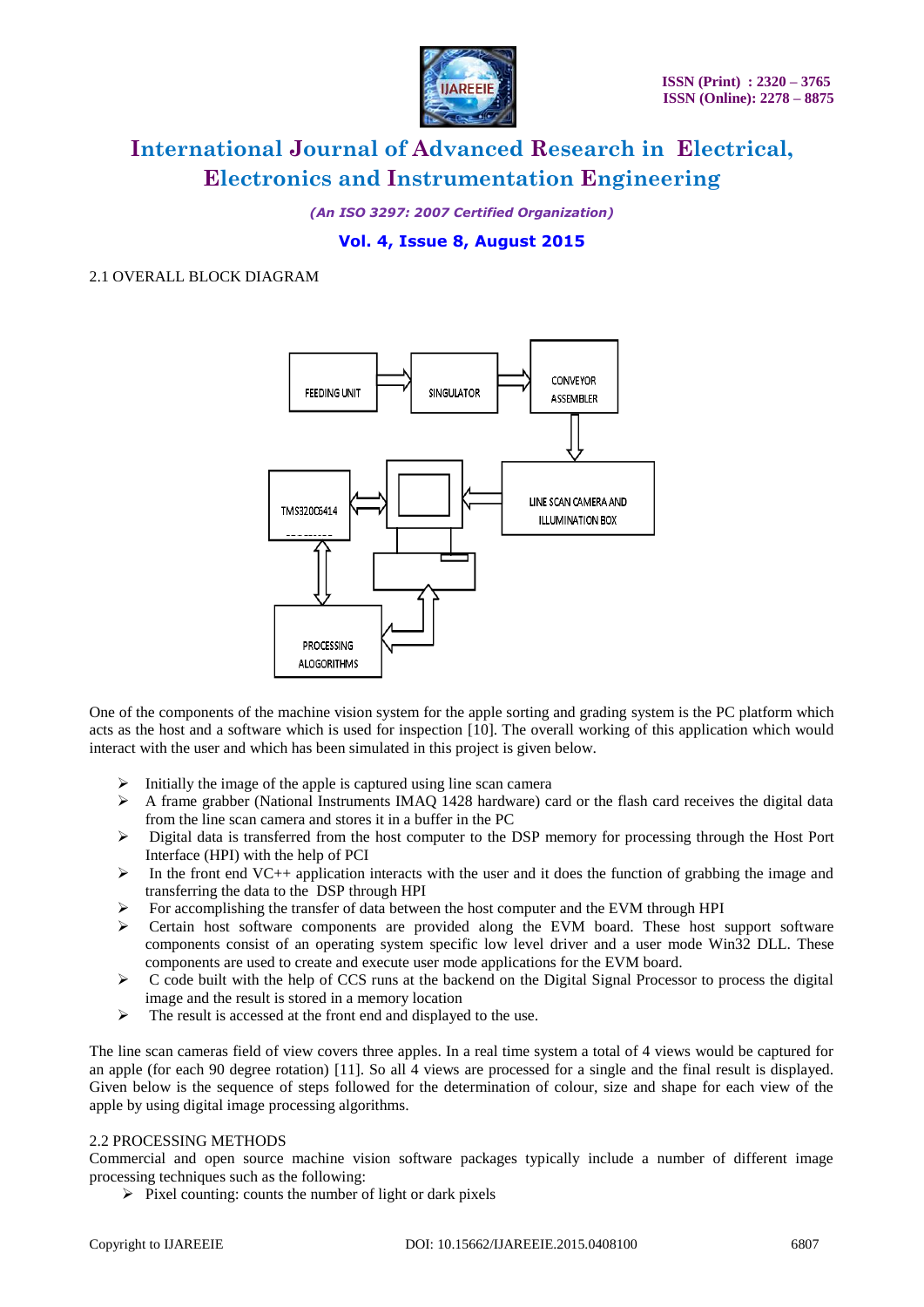

*(An ISO 3297: 2007 Certified Organization)*

# **Vol. 4, Issue 8, August 2015**

- Thresholding: converts an image with gray tones to simply black and white
- Segmentation: used to locate and/or count parts
- Edge detection: finding object edges
- $\triangleright$  Template matching: finding, matching, and/or counting specific patterns

# **III. VISION BOX HARDWARE**

The Vision Box MPS2 is equipment introduced by the STRAMPE GERMAN COMPANY [12]. STRAMPE develops image processing and machine vision on its own line of DSPC6000 Vision Box systems. Vision Box MPS2 is a standalone image processing computer based on Digital Signal Processing (DSP) TMS320C6414 from Texas Instrument.

### 3.1 VISION BOX SPECIFICATIONS:

- Processor Frequency 1000 MHz
- Calculation Power of the Processor 8000 MIPS
- Processor Manufacture Type Texas Instrument TMSC320C6414
- SDRAM 256 MB (option 512 MB)
- Flash EPROM 4MB
- Compact Flash Card >1GB
- Compact Flash Card Option SanDisk Extreme III 4GB
- Digital  $I/P / O/P$ , optocoupled  $-8/8$
- Delay b/w I/p & Trigger star of camera Typ. 20 µs
- $\bullet$  Ethernet, TCP/IP, FTP 1000 [MBits/s]
- Power consumption 10 watts
- Ethernet, Monitor, Keyboard and mouse using a web browser yes
- Serial Interface Max. 115 k Baud 3
- Camera Interface Camera Link 2
- PS/2 Keyboard input 1
- Power Supply 12v/ one Amp

Vision Box is equipment which hosts a DSP with 1000 MHz processor with a calculation speed of 8000 MPS, This box has a TI DSP of the family TMS320C6416 with a RAM of 256 MB and there is also a separate Flash card to hold some static images [13].

3.2 VISION BOXMPS2 TOP SIDE

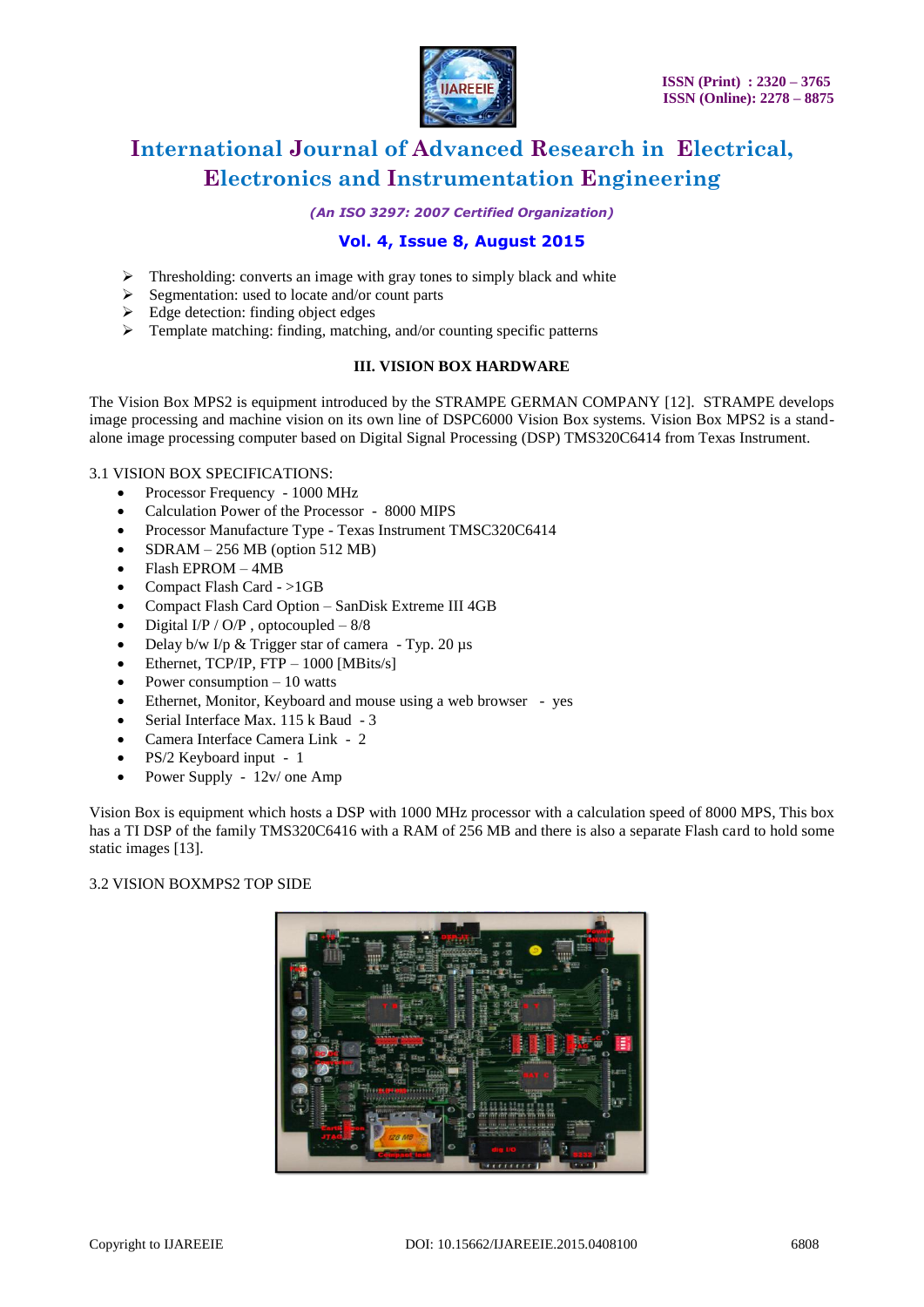

*(An ISO 3297: 2007 Certified Organization)*

# **Vol. 4, Issue 8, August 2015**

3.3 VISION BOX MPS2 BOTTOM SIDE



# **IV. SOFTWARE DESCRIPTION**

### 4.1 CCS

Code Composer Studio (CCStudio) is an integrated development environment (IDE) for Texas Instruments' (TI) embedded processor families [14]. CCStudio comprises a suite of tools used to develop and debug embedded applications. It includes compilers for each of TI's device families, source code editor, project build environment, debugger, profiler, simulators, real-time operating system and many other features. The intuitive IDE provides a single user interface taking you through each step of the application development flow. Familiar tools and interfaces allow users to get started faster than ever before and add functionality to their application thanks to sophisticated productivity tools. Here the online capturing of images is done in ccs environment [15].

### 4.2 HALCON

HALCON is the comprehensive standard software library with an integrated development environment (IDE) for machine vision that is used worldwide. It leads to cost savings and improved rime to market. HALCON's flexible architecture facilitates rapid development or machine vision, medical imaging, and image analysis applications. It provides on extensive library of more than 1 300 operators with outstanding performance for blob analysis, morphology, pattern matching, measuring, 3D object recognition, and binocular stereo vision**.** It secures your investment by supporting the operating systems Windows, Linux, and Solaris. The full library can be accessed from common programming languages like C, C++, C#.

# **IV. SIMULATION RESULTS**

### 4.1 RESULT OF IMAGE ENHANCEMENT

Image enhancement is the process of manipulating an image so that the result is more suitable than the original image for a specific application. Histogram Equalization can be used for image enhancement.



Original image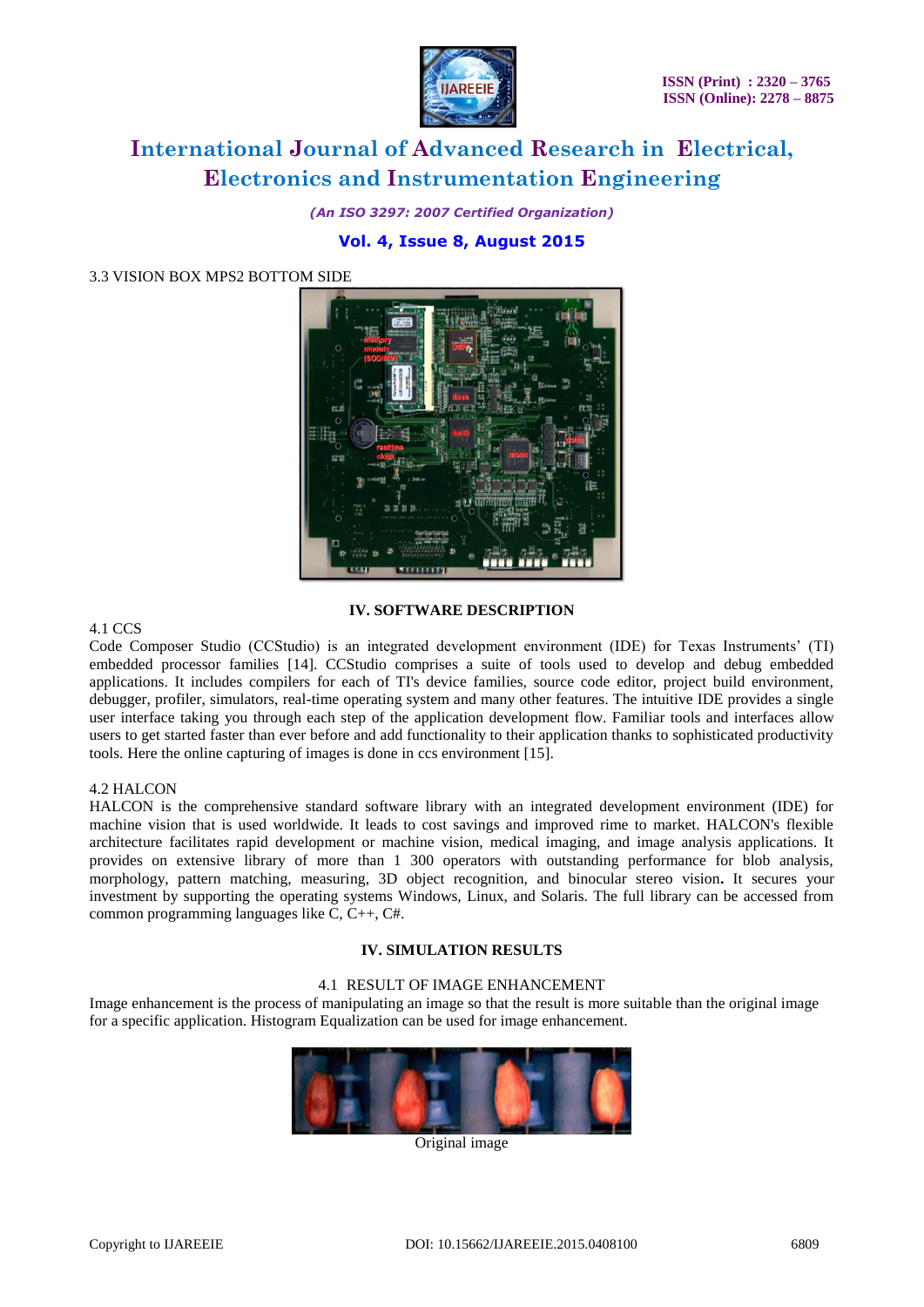

*(An ISO 3297: 2007 Certified Organization)*

# **Vol. 4, Issue 8, August 2015**



Processed image

### 4.2 RESULT AFTER NOISE SMOOTHING

Mean filtering is simple and easy method used for smoothing the image and hence removing the noise. Here each pixel value is replaced with average value of its neighbours. There are two main problems with mean filtering. Single pixel with a very unrepresentative value can affect the mean value of all the pixels in the neighbour. when the filter neighbourhood straddles an edge the filter will interpolate new pixels on edge and will blur that edge. Median filter overcomes the above problem.



Original image



Processed image after median filtering

### 4. 3 RESUT OF THRESHOLDING



Original image



Processed image

### V. **CONCLUSION**

It is testified that machine vision is an alternative to unreliable manual sorting of fruits. The system can be used for fruit grading by the external qualities of size, shape, colour and surface defects. The machine vision system can be